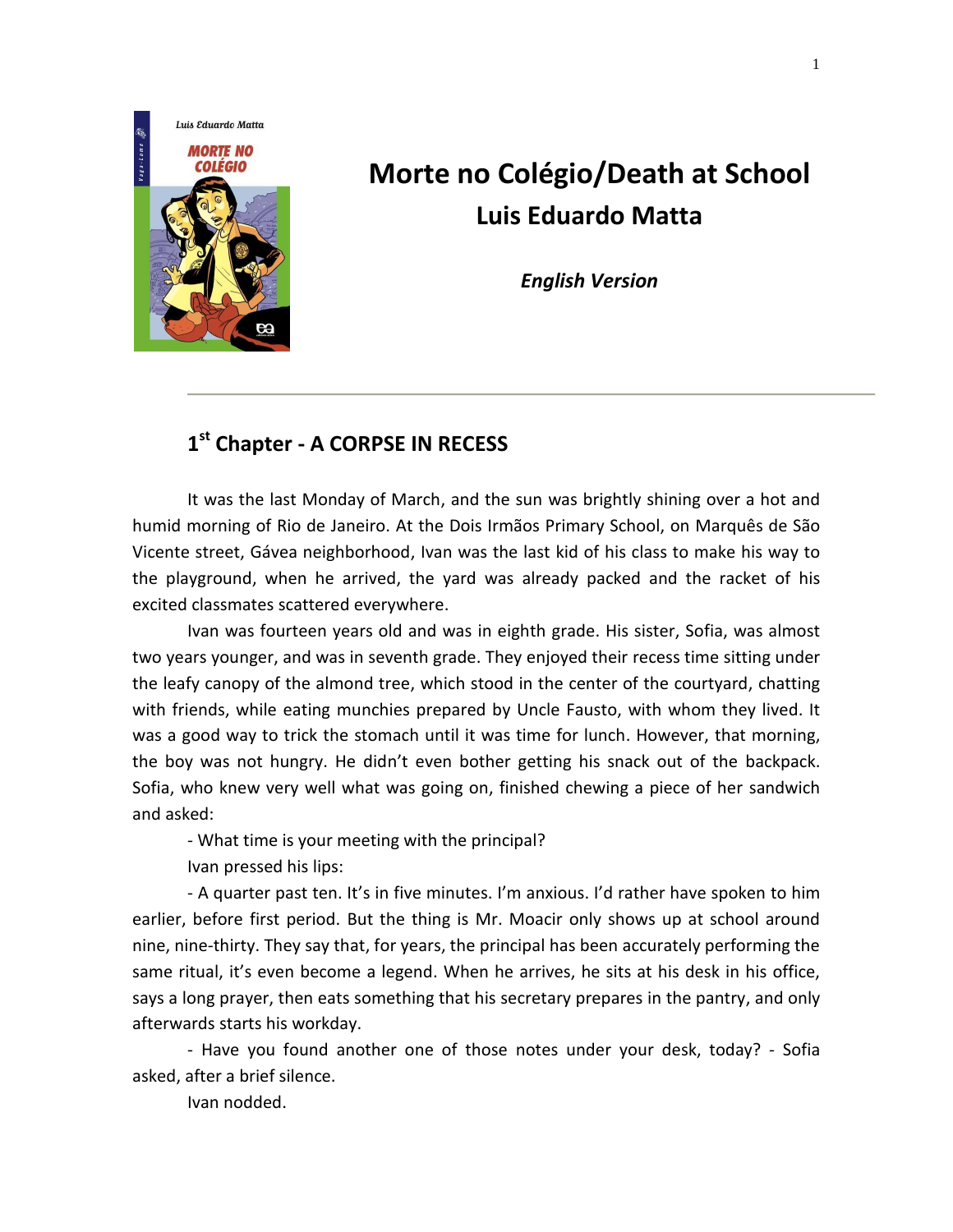- May I see it?

He looked around to make sure nobody was watching them, and sneakily pulled the folded paper out from one of his pockets, handing it to Sofia. She opened it and read the following text, printed in large computer font:

## **GO AWAY FROM HERE FOREVER AND KEEP SILENT OR YOU WILL REGRET IT!**

Sofia shivered inside. She folded the piece of paper back and returned it to her brother.

- How long have you been receiving these threats?

- Since last Wednesday. Coincidentally, the day after Uncle Fausto was here meeting with the principal. That's what is worrying me, the main reason why I really want to talk to Mr. Moacir. Why would anyone write me these horrible things, like this, out of the blue? Would it be connected in any way to the visit my uncle paid him?

Sofia didn't think so. Only a genius could figure out the mad conversation, without any rhyme or reason, which Uncle Fausto had with the principal. This, of course, if anyone had managed to hear it, since the meeting happened behind the closed doors of Mr. Moacir's office, after the morning shift had ended. Sofia and Ivan had been practically dragged there by their uncle, who swore that their conversation wouldn't last any longer than "just five minutes". But the two ended up lodged in the office's small sofa, having to wait for almost a whole hour, while their Uncle Fausto and Mr. Moacir chattered enthusiastically about some fantastic affairs, stuff kind of difficult to understand. They even spoke in Greek! Sofia pushed her memory and recalled that her uncle was most interested in knowing details about the trip the principal had just made to Greece. She also remembered that they repeatedly mentioned the name of a philosopher who lived many years before Christ and, especially, some ancient manuscripts that had been lost for centuries, which their uncle had spoken about before at home, but as always, neither she nor Ivan paid much attention to. At the end of the meeting, Mr. Moacir gave Uncle Fausto a CD that could only be viewed in a computer, and told him he should keep it with "very carefully".

- To me, these notes are just a bad joke, someone is trying to scare you - Sofia said. - Anyway, why don't you ask Mr. Moacir directly what he and Uncle Fausto talked about so much?

- It's a good idea. I'll do that. Even if just to make sure that their meeting had nothing to do with these threats - Ivan looked at his watch and stood up - Well, it's time. Wish me luck.

Sofia also got up.

- I'll go with you, to lend a hand.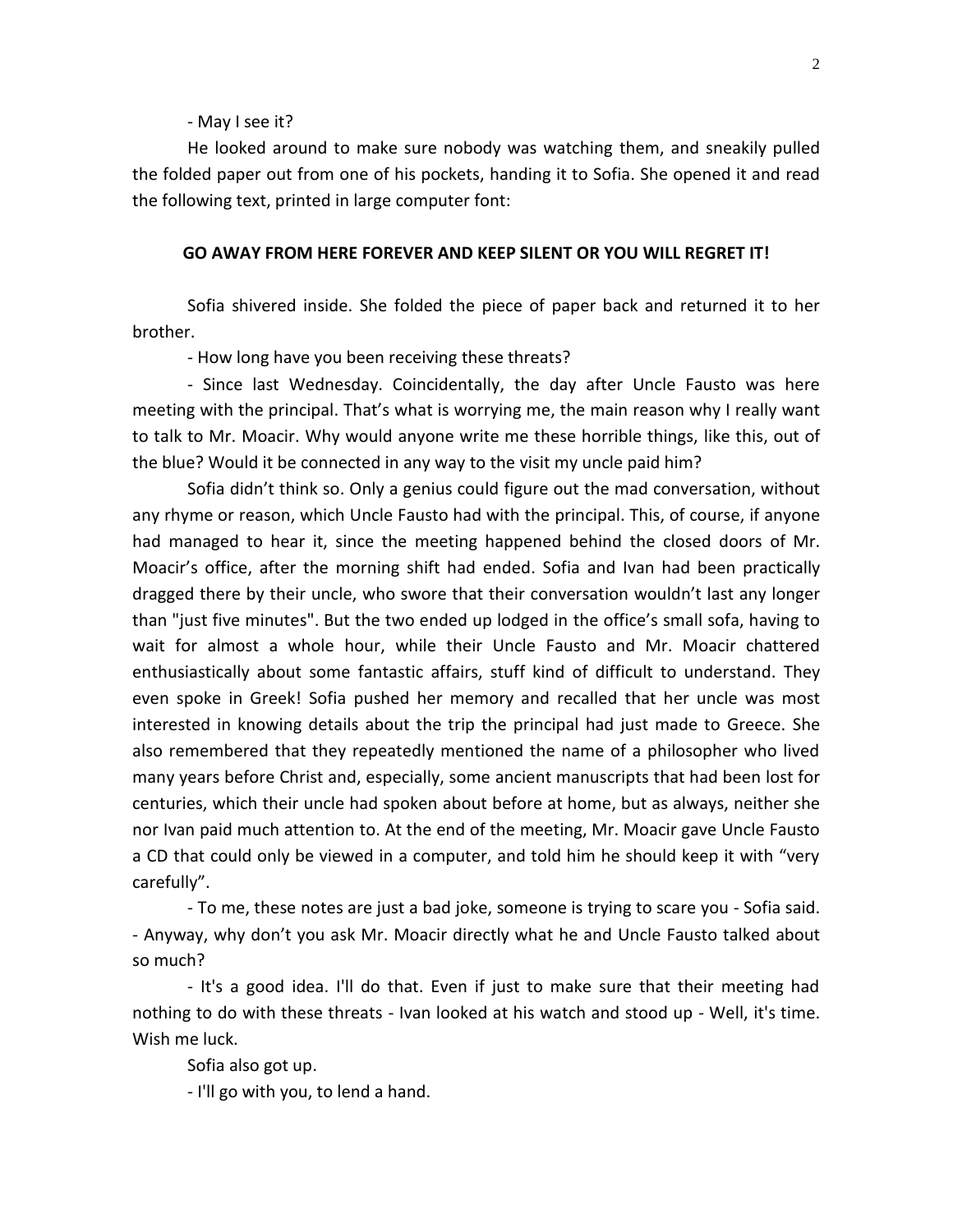Break time passed by as normally as usual. To the right of the courtyard, near the access to the kindergarten rooms, was the small group of gossipy girls from seventh grade, led by the infamous Lorena, who proudly called herself "Gávea's number one preppy girl." This group spent its time practicing their two favorite sports: bad-mouthing others and snubbing the boys who eventually came around and tried to chat. On the opposite side, the troglodytes: Otto, who was in the same classroom as Ivan, and Vinicius, a freshman at high school. The two once again began playing their stupid game of throwing each other against the wall and then fighting to see who was quicker and stronger. They had been doing that since the very beginning of the school year, at least twice a week, up to the point that they were already called "Troglo" and "Dyte" by their fellow classmates. It wouldn't take long for Mrs. Dilma, the morning shift coordinator, to show up in the courtyard, gasping, in order to separate and take them to their classrooms, where she would give them the same old long, and ultimately useless, sermon.

Ivan and Sofia headed out of the courtyard and into the corridor that led to the principal's office. The place was empty and quiet, quite unlike the uproar that almost made the ground shake outside. They approached the double door that led into the room where Geraldo worked, the bald and hefty principal's secretary, and stretched their heads inside.

- Can Mr. Moacir see me now? - Asked Ivan.

Sitting at his desk, Geraldo smiled and waved his hand welcoming them in.

- You arrived in a good time. Mr. Moacir must have just finished his breakfast - he stood up, and pointed to a couch set against the wall. – You can sit there and wait while I go talk to him. What's your name again?

- Ivan Seabra. I am an eighth grade student.

Geraldo tapped lightly on the door twice and then entered the principal's office. The door hadn't even shut completely yet and Ivan and Sofia heard the secretary's deep voice let out a terrifying shriek, a cry of horror. The two jumped up as soon as they saw him coming out of there very disturbed, with a pale face and bulging eyes.

- What happened? - Ivan asked, not understanding anything.

- Mr. Moacir - Geraldo replied shaking like jelly. - He is ... he's fallen on the ground ... Fainted. Oh my God! I think he had a fit!

More frightened than anything else, Ivan and Sofia ran into the room and found Moacir sprawled on the floor behind his desk, belly down, face turned to the side, mouth and eyes half closed and still. His right arm was stretched forward and his hand held a reddish and luscious pear, bitten on one side. The rest of breakfast, still in its tray on the table, was practically untouched.